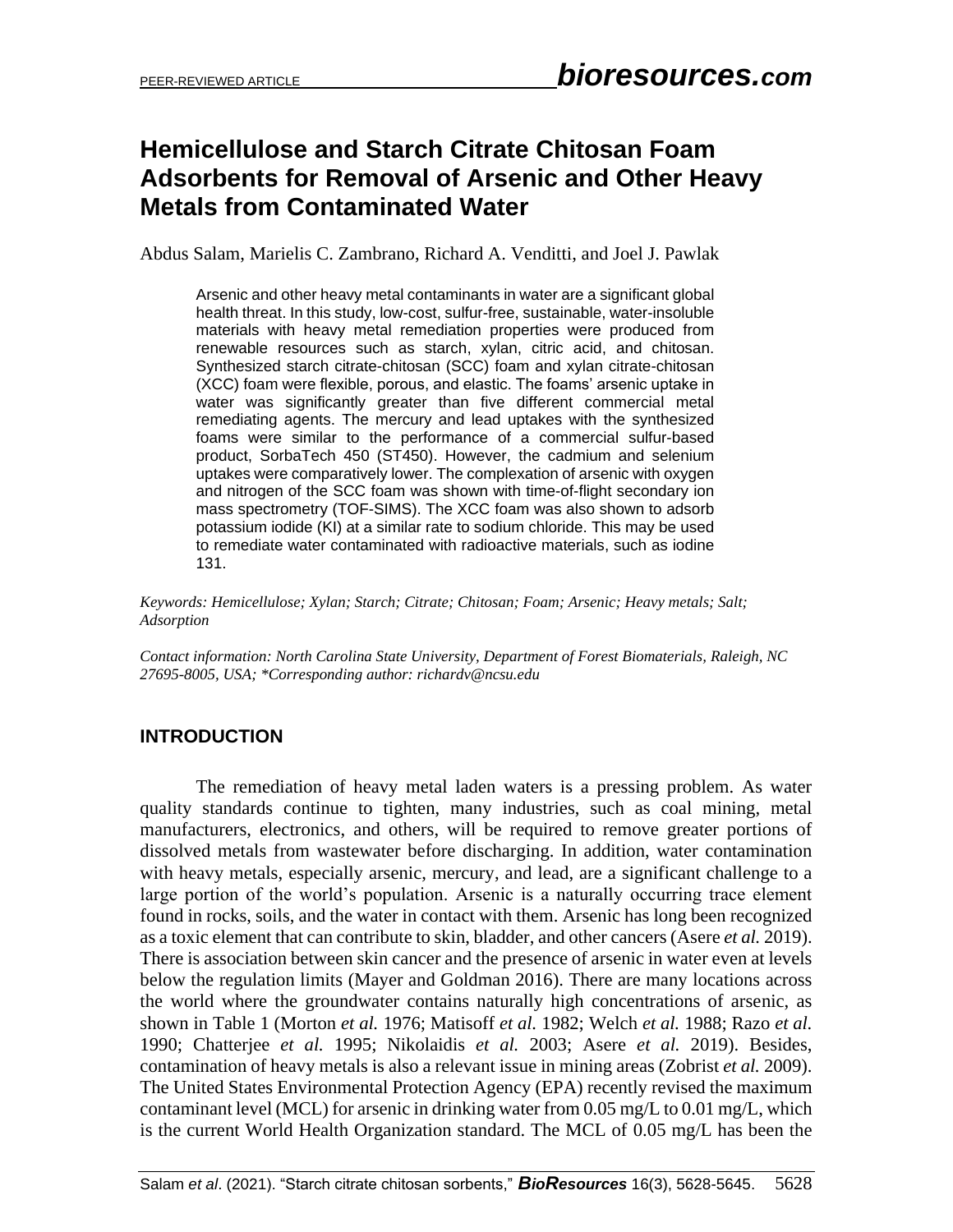standard since 1942 (Karadede and Ünlü 2000). In the United States, concentrations of lead, mercury, cadmium, and selenium in ground and industrial waters are significantly higher than the EPA standards (Kim *et al.* 2000).

| <b>Heavy Metal</b> | Concentration (µg/l) | Location                                                                                     | Reference                   |
|--------------------|----------------------|----------------------------------------------------------------------------------------------|-----------------------------|
| Arsenic            | 50 to 4,000          | Ground water in six<br>districts of west<br>Bengal, India                                    | (Chatterjee et al.<br>1995) |
| Arsenic            | 8 to 624             | Aquifers in Region<br>Lagunera in Northern<br>Mexico                                         | (Del Razo et al.<br>1990)   |
| Arsenic            | 4.7 to 96            | Canal Futon ground<br>water in Ohio, USA                                                     | (Matisoff et al. 1982)      |
| Arsenic            | $0.1$ to $6,000$     | Ground water in<br><b>Western United</b><br><b>States</b>                                    | (Welch et al. 1988)         |
| Arsenic            | 0 to 580             | Surface water in<br>Certej River in a                                                        |                             |
| Cadmium            | 0 to 1,400           | former mining-<br>dependent area in the<br>south of the Apuseni                              | (Zobrist et al. 2009)       |
| Lead               | 0 to 92              | Mountains, western<br>Romania                                                                |                             |
| Cadmium            | 0.1 to 4.3           | Baotou section of the                                                                        | (Fan et al. 2008)           |
| Lead               | 2.5 to 65            | Yellow River, China                                                                          |                             |
| Lead               | $2$ to $22$          | Drinking water,<br>surface water, and<br>groundwater reported<br>in USA from 1996 to<br>2016 | (Frank et al. 2019)         |
| Arsenic            | 0 to 3,700           | Ground water in<br>several countries<br>(review paper)                                       | (Asere et al. 2019)         |

**Table 1.** Arsenic and Other Heavy Metals Reported in Water Bodies

Another serious problem facing the world is the contamination of drinking water during a nuclear disaster. Iodine 131 is a radioactive isotope that is produced during the radioactive decay of uranium. Iodine 131 can form salts in water and be taken up through the ingestion of water or contaminated foods. During the 2011 Fukashima nuclear crisis in Japan, radiation that was 3,000 times or more of the acceptable limits had been detected in the sea water near the site. While iodine 131 has a half-life of just over 8 days, its potential negative health effects merit the development of strategies to remove it from the drinking water.

Currently available are inorganic or petroleum-based metal chelating agents such as silica, clays, thiol-compounds, carbon disulfide mixed with iron powder, *etc*. (Lezzi *et al.* 1994; Matlock *et al.* 2002). Often these materials carry an active layer of molecules, such as sulfonated compounds, that bind dissolved metals. However, the sulfur in some of these materials may be included in the water phase with its own detrimental effects (Sola *et al.* 1997). These materials also have low affinity for the counterion and thus are not effective for taking up negatively charged species.

Both ethylenediaminetetraacetic acid (EDTA) and diethylenetriaminepentaacetic acid (DTPA) have an extremely strong complexing capacity with certain dissolved toxic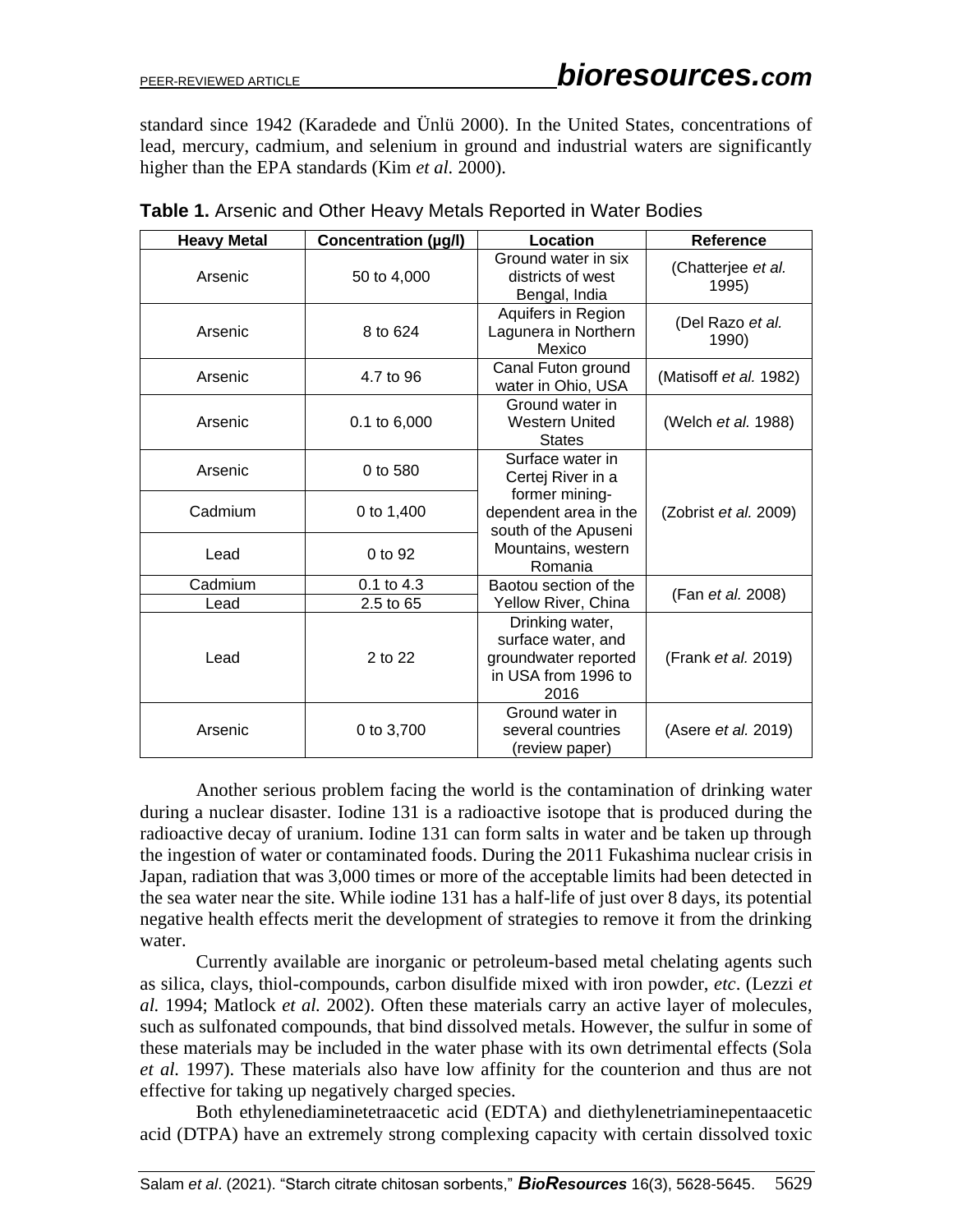heavy metals, resulting in precipitates. The strong complexation occurs because of the affinity of the heavy metal with the lone pair electrons of nitrogen and oxygen atoms in these compounds (Sillanpaa and Oikari 1996). However, it is difficult to separate these small, precipitated particles from the water phase. Many researchers have attempted to develop carbohydrate derivative-based metal chelating agents through chemical modification such as grafting or cross-linking with vinyl monomers (Khalil and Abdel-Halim 2001). Ammonium molybdate has also been investigated as an alternative to the existing commercial materials (Dambies *et al.* 2002). Many of the carbohydrate-based alternatives are toxic or have poor metal complexing performance relative to the existing commercial metal chelating agents (Kim and Lim 1999; Khalil and Abdel-Halim 2000; Khalil and Abdel-Halim 2001; Dambies *et al.* 2002).

Nevertheless, adsorption could be a low-cost, simple, and eco-friendly alternative, and more natural adsorptive materials should be considered (Asere *et al.* 2019). Since these materials have poor adsorption capacity, modifications are needed to improve performance (Asere *et al.* 2019).

Hemicelluloses represent about 20% to 35% of the lignocellulosic biomass in trees and plants. Hemicellulose is estimated to account for one-third of all renewable organic carbon available on earth (Ebringerová and Hromádková 1999). Hemicelluloses are a broad class of carbohydrate materials that exhibit some branching with shorter chains than cellulose (Prade 1995). One type of hemicellulose is xylan, which can be found in a wide variety of vascular and woody plants. Certain types of woody plants such as birch (*Betula papyrifera*) exhibit relatively high amounts of xylan. Often, hemicelluloses are found as organic wastes or byproducts of renewable forest and agricultural products. For instance, in the pulp and papermaking process, significant quantities of hemicellulose are solubilized and burned for energy. It can be estimated that the amount of hemicellulose currently burned in the paper industry worldwide is on the order of 100 million tons per year.

Starch is another renewable polymer that is widely abundant and readily available in a number of commercial forms. The low cost and commercial availability of starch has attracted attempts to develop new functional starch derivatives for industrial applications (Jenkins and Donald 1995; Mauro *et al.* 2003). The disadvantage of using starch relative to hemicellulose is that starch is also a food product, whereas hemicellulose is not.

However, by themselves, hemicellulose and starch do not have the ability of forming foams and adsorb heavy metals, modifications are needed for this application.

Citric acid is a naturally occurring chemical, generally considered as safe. It is present in nature in citric fruits. It is part of the natural is a common metabolite in plants and animal tissues and an intermediary compound in the Krebs cycle linking oxidative metabolism of carbohydrate, protein, and fat (PubChem n.d.).

Chitosan is a carbohydrate polymer, derived from chitin, and it is a waste material produced in the fishing industry from crab, shrimp, and other shellfish. Chitosan is a β-1,4 linked polymer of glucose with amino groups primarily located in the 2 position (Poly-(1- 4)-2-amino-2-deoxy-β-D-glucan). Derivatives of chitosan inhibit the growth of a wide variety of bacteria and fungi (Lim and Hudson 2004; Liu *et al.* 2004).

The incorporation of carboxylic acids in carbohydrates significantly impart superior hydrophilic properties and improve the water affinity of these materials useful in absorbent applications (Salam *et al.* 2011a). Starch citrate and hemicellulose citrate were shown to have significantly increased water affinity relative to starch and hemicellulose (Salam *et al.* 2011a). Besides, the combination of these starch and hemicellulose citrates with chitosan have been determined to have salt complexing and metal scavenging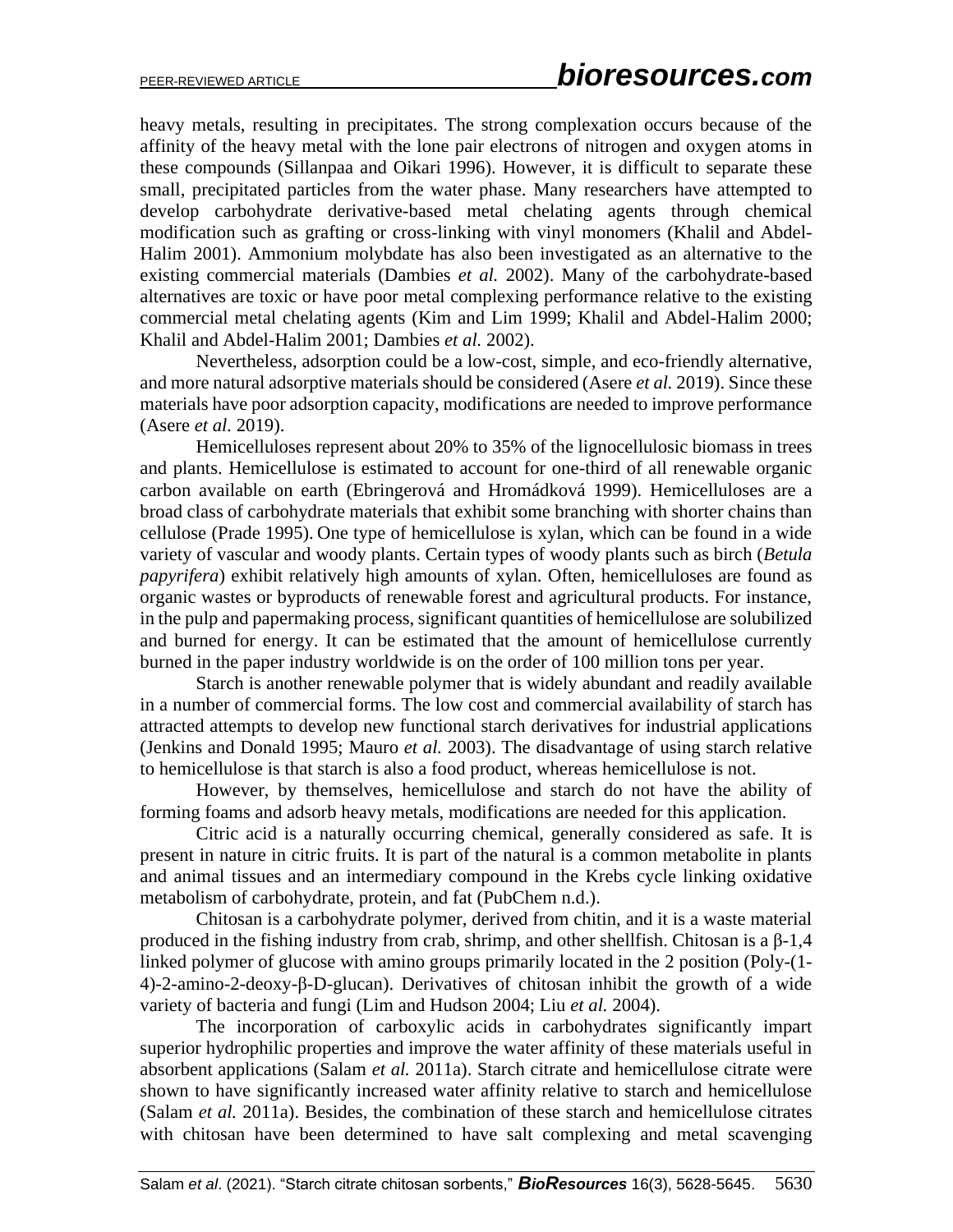properties (Salam *et al.* 2011a).

In previous research, it was demonstrated that citric acid is an excellent crosslinking agent to produce hemicellulose or starch citrate foams. Starch or hemicellulose alone forms brittle and weak foams and neither starch citrate, hemicellulose citrate or chitosan alone can form foams after freeze drying (Salam *et al.* 2010, 2011a). It was found that hemicellulose-citrate or starch-citrate combined with chitosan under the proper reaction conditions developed hydrogel foams (Salam *et al.* 2011a).

The crosslinked citrate- starch-chitosan and citrate- hemicellulose-chitosan foams are flexible and elastic and have significantly increased absorbance and strength and decreased weight loss in water compared to starch-chitosan or hemicellulose-chitosan foams, respectively. It is considered that the crosslinking between the starch and hemicellulose with chitosan is responsible for the elastic nature the foam. A unique characteristic of these foams crosslinked with citric acid is that they absorb more saline solution than pure water, which is the opposite of current commercial superabsorbents (Salam *et al.* 2010, 2011b).

In the current investigation, the goal was to assess the application of these materials as adsorbents in the remediation of water contaminated with heavy metals. The metal uptake of these materials for arsenic, lead, mercury, cadmium, and selenium was studied. The interesting and novel aspect of this material is that it is broadly effective on several different dissolved species both with both positive and negative charges. Also, this material is made from waste products that originate from natural sources. The uptake of salts, such as sodium chloride and potassium iodide (KI), were examined as well.

## **EXPERIMENTAL**

#### **Methods and Materials**

#### *Materials*

Corn starch was supplied by Cargill Inc. (Minneapolis, USA) (lot number C3J121B). This starch is a mixture of amylose  $(\alpha-1, 4)$  glucose) and amylopectin (branched polymer of amylose). The hemicellulose utilized was xylan (poly(β-D-xylopyranse[1-4]) from birchwood with xylose residues of greater than 90% by high-performance anion exchange (product number X0502; Sigma-Aldrich, St. Louis, USA). The chitosan viscosity-based molecular weight  $(M<sub>v</sub> 141,836)$ , degree of deacetylation 83% (Fouriertransform infrared and titration)) CAS registry number 9012-76-4 was purchased from Sigma-Aldrich (St. Louis, USA). The reagent grade chemicals utilized were sodium hypophosphate (CAS registry number 123333-67-5) and citric acid (CAS registry number 77-92-9), both of which were purchased from Fisher Scientific (Fair Lawn, USA). Arsenic (CAS registry number 10003-1) was obtained from High-Purity Standards (Charlotte, USA). The arsenic standard is traceable to NIST SRM 3303 and is composed of Arsenic at 1000  $\mu$ g/ml dissolved in 2% nitric acid (As + 5HNO<sub>3</sub>  $\rightarrow$  H<sub>3</sub>AsO<sub>4</sub> + 5NO<sub>2</sub> + H<sub>2</sub>O). Selenium (CAS registry number 7782-49-2) was obtained from Acros Organics (Fair Lawn, USA). This selenium was dissolved in 2 % nitric acid (Se + 4HNO<sub>3</sub>  $\rightarrow$  H<sub>2</sub>SeO<sub>3</sub> +  $4NO<sub>2</sub> + H<sub>2</sub>O$ ). Lead (CAS registry number 13-641-773) was obtained from Orion Research Inc. (Cambridge, USA). The standard lead solution was prepared with Lead Perchlorate, Hexahydrate (Pb(ClO<sub>4</sub>)<sub>2</sub>\*6H<sub>2</sub>O) in deionized water creating a Pb<sup>+2</sup> valence. Mercury (part number SPEC-HG2, SPEX CertiPre, Metuchen USA) was prepared in a 10 % nitric acid  $(Hg + 4HNO<sub>3</sub> \rightarrow Hg(NO<sub>3</sub>)<sub>2</sub> + 2NO<sub>2</sub> + 2H<sub>2</sub>O)$ . Cadmium in 2 % nitric acid (Cd + 4HNO<sub>3</sub>  $\rightarrow$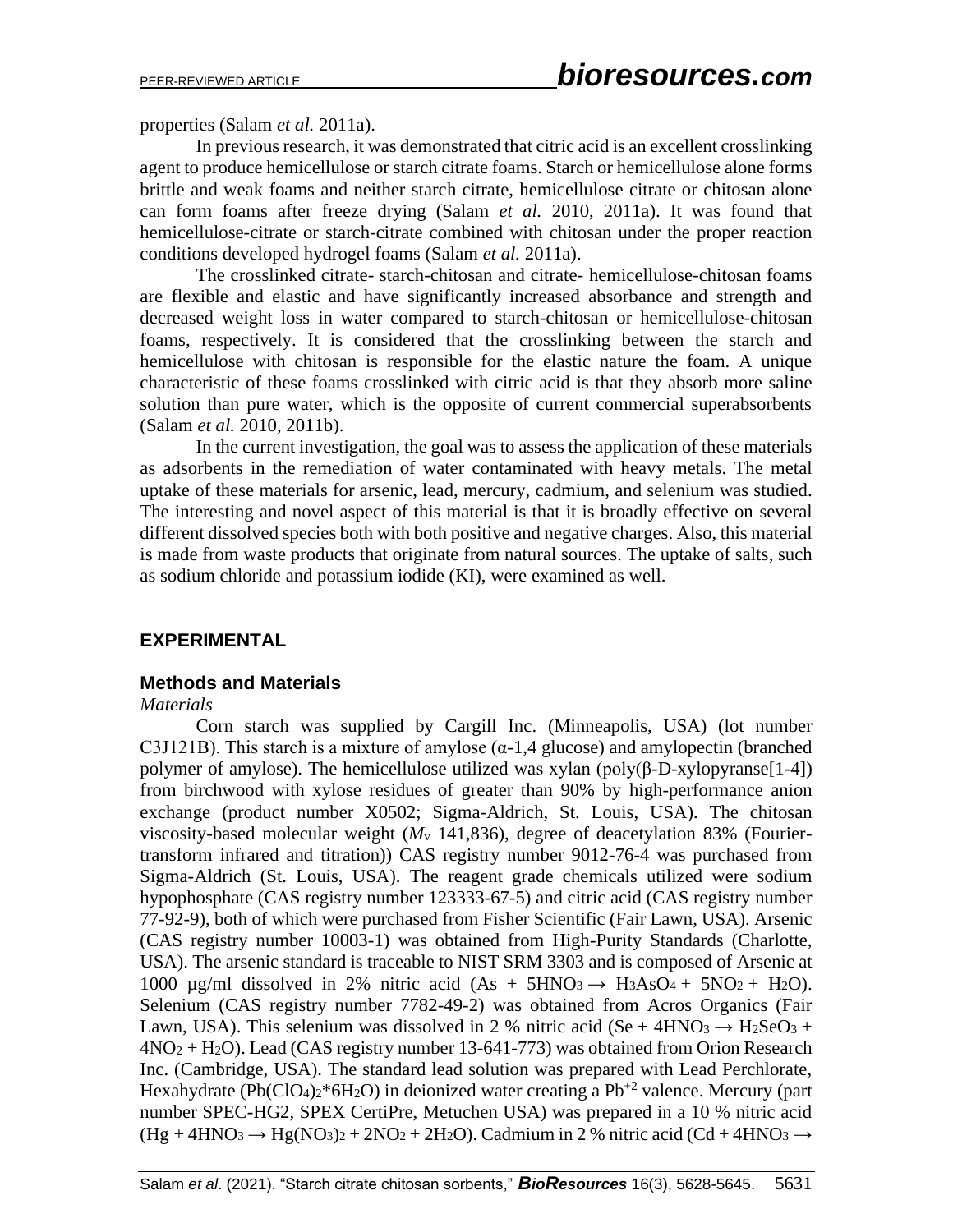$Cd(NO<sub>3</sub>)<sub>2</sub> + 2NO<sub>2</sub> + 2H<sub>2</sub>O)$ , part number SPEC-CD2, was obtained from SPEX CertiPrep (Metuchen USA). Commercial metal uptake materials were obtained from several sources. The commercial metal chelating agent, LayneRT hybrid ion exchange resin (quaternary amine styrene divinylbenzene copolymer in the sulfate/iron oxide form), was obtained from Solmetex (Northborough, USA). Absorbia GTO (a granular titanium dioxide resin) was obtained from Dow Chemical (Midland, USA). Alumina (a mixture of aluminum oxide, ferric oxide, ferric hydroxide, sodium oxide, and sodium sulfate) was obtained from Rio Tinto Alcan (Montreal, Canada). SorbaTech 450 (ST450) (a mixture of silicate, mesostructured, and organo-silane) was obtained from Energy & Environmental Enterprises, LLC (Atlanta, USA). PuroliteFerrIX™ A33E ion exchange resin (a mixture of benzene, diethenyl- polymer with ethenylbenzene, sulfonated, and iron salts) was obtained from the Purolite Company (Bala Cynwyd, USA).

## **Synthesis of Starch/Xylan Derivatives**

Five grams of citric acid was dissolved in 6 mL of water in a glass beaker. Five grams of xylan or starch was combined with the citric acid solution in a 100 mL glass beaker and vigorously mixed with a glass rod by hand (Fig. 1, I and II). The mixture was placed in a forced air oven to dehydrate at 100 °C for 30 min. At this point, all of the surface moisture was removed, and the starch or hemicellulose particles were coated with citric acid. The mixtures were allowed to react in the oven at pre-determined conditions. The xylan was conditioned for 5 h at 115 °C, and the starch was conditioned for 6 h at 120 °C. The times and temperatures for the reaction were determined from several trial experiments in which times and temperatures were varied. The reaction products were mixed in 60 mL of water for 30 min, adjusted to pH 2 using acetic acid, filtered on Whatman 4 Qualitative filter paper Grade CFP4, and washed with 100 mL of water. The product was air-dried overnight and the filtrate was evaporated to obtain a weight for yield determination (Salam 2011a). This reaction method was simple and did not involve organic solvents, making it a relatively green and environmentally friendly reaction scheme. The ratio of citric acid to xylan was determined from previous work, which showed good efficiency for the reaction at this ratio (Prade 1995).

## **Cross Linking Reaction**

A chitosan solution was prepared by adding 1 g of chitosan to a mixture of 99 g of water and 1 mL of glacial acetic acid. The chitosan solution was added to 100 g of 1% xylan citrate or starch citrate solution in a 500 mL round bottom flask (Fig. 1, III). The pH was then adjusted to 3.5 with sodium acetate. The reaction mixture was stirred using a magnetic stirrer at 100 °C for 3 h, followed by ambient cooling to room temperature for approximately 1 h. Then, the xylan citrate-chitosan (XCC) or starch citrate-chitosan (SCC) product was freeze dried (Salam *et al.* 2011b). Figure 1 shows a proposed scheme for the creation of a carbohydrate cross linked with chitosan *via* citric acid. Figure 2 shows images of the carbohydrate-based foams and scanning electron microscope (SEM) images of the detailed structure of the foam.

## **Characterization of Metal Uptake**

Completely mixed batch reactors were used to determine the metal uptake. Deionized water was used to make up the test solutions. Arsenic (H3AsO4), mercury  $(Hg(NO_3)_2)$ , cadmium  $(Cd(NO_3)_2)$ , lead  $(Pb(CIO_4)_2*6H_2O)$ , and selenium  $(H_2SeO_3)$ solutions were evaluated individually.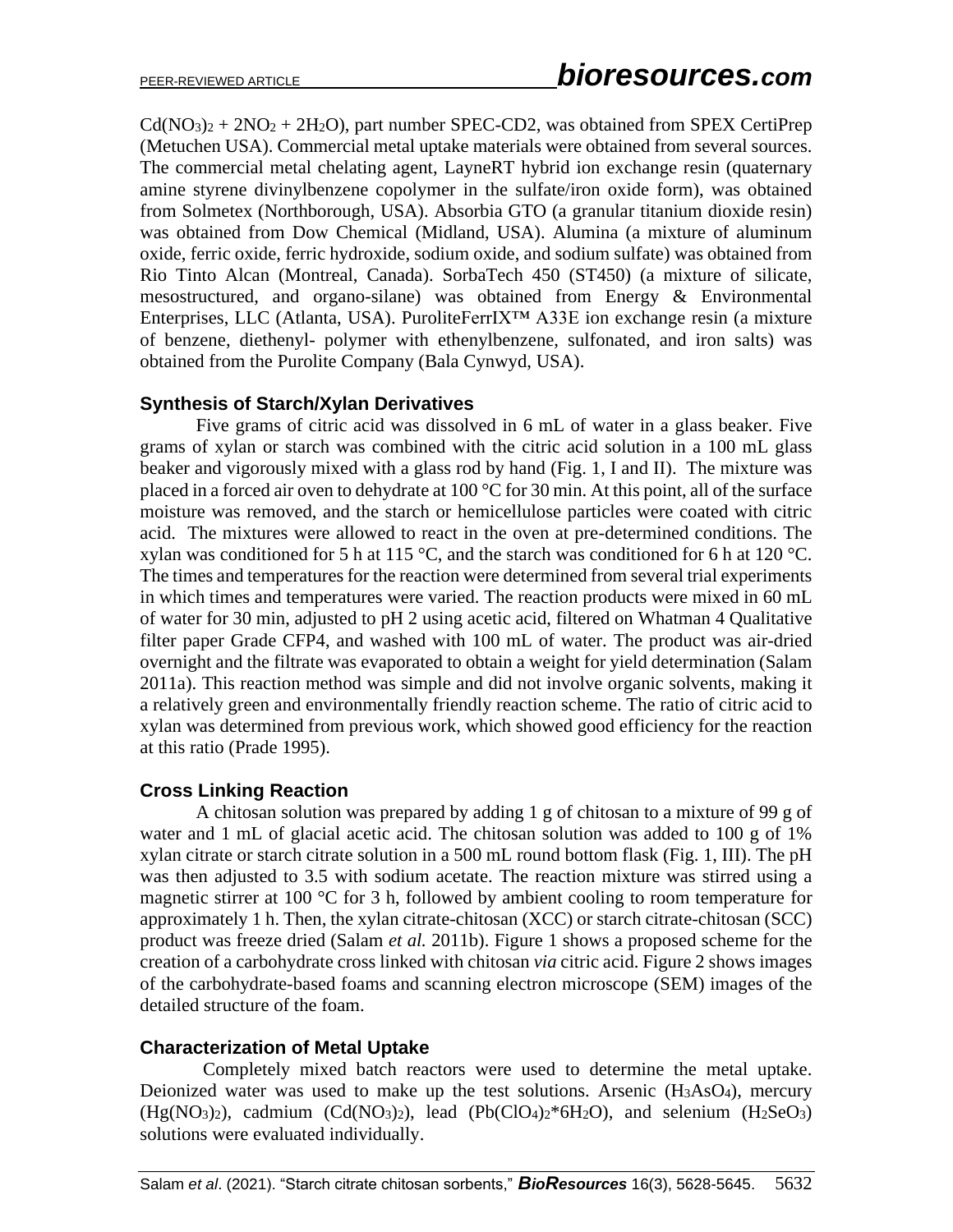Esterification of carbohydrates with citric acid:

 $\vert$ ) Formation of critic acid anhydride:



**Fig. 1.** Proposed schematic of the esterification of hemicellulose or starch (*i.e.* carbohydrate) with citric acid and chitosan. The crosslinking reaction does not require that the citric acid first crosslinks the hemicellulose. It is possible for a similar reaction to occur if the citric acid is only bonded to a single carbohydrate molecule (Salam *et al.* 2010, 2011b).

Polyethylene vials were prepared with approximately 0.025 g of SCC or XCC foam and 50 mL of standard metal solution. The pH of the metal solutions was 5.1. The flasks were agitated by hand for 6 m and then filtered through the Whatman 4 Qualitative filter paper Grade CFP4 with a house vacuum. Two drops of 2% nitric acid were added to the approximately 50 mL of filtrate to get a pH of 2. The concentrations of the filtrate were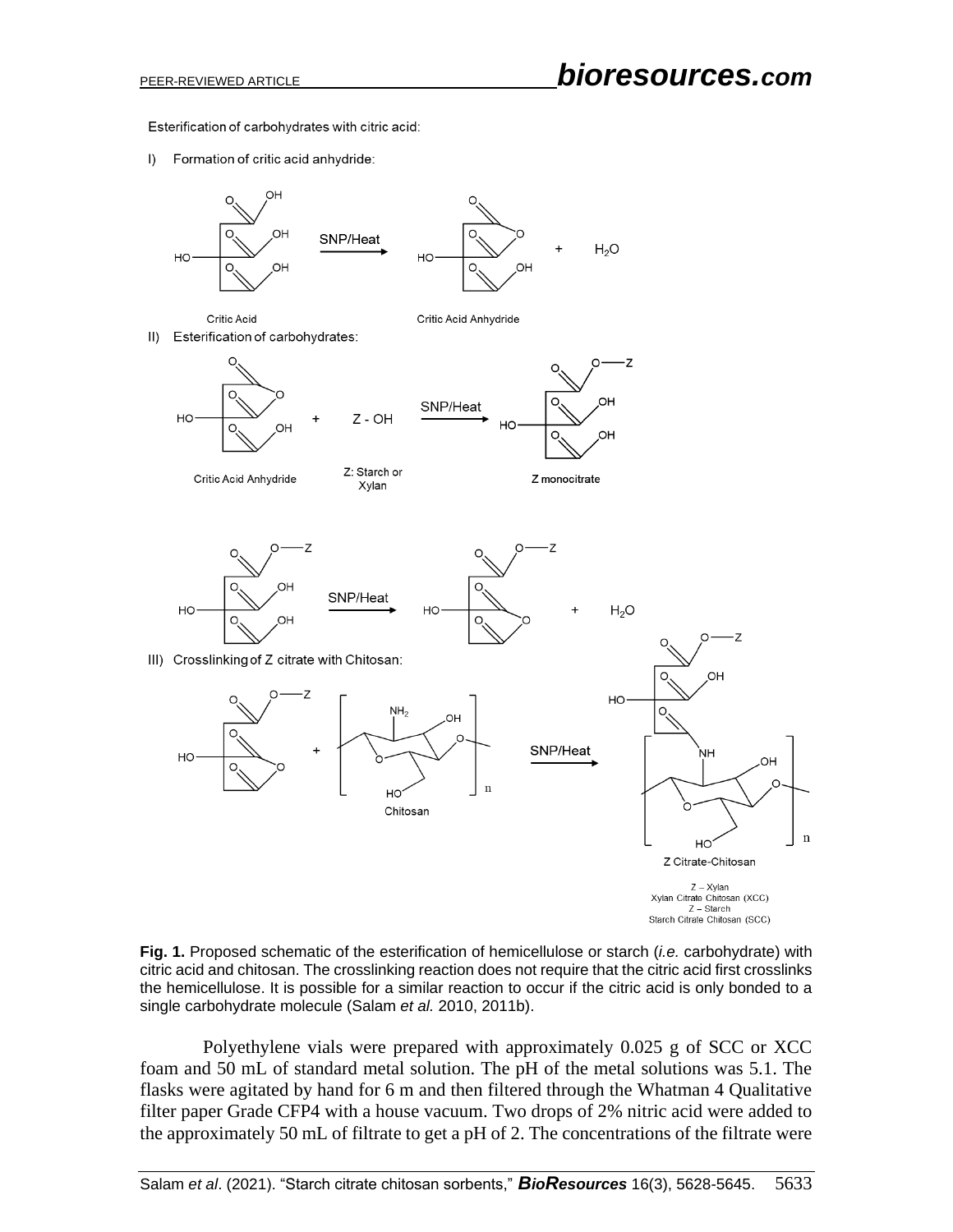measured by an Inductively-Coupled Plasma Optical Emission Spectrometer (ICP-OES) (2000 DV; PerkinElmer, Shelton, USA). Duplicate experiments on the absorption of lead (Pb) in a 50 mg/L solution indicated a 1.4% difference in the adsorbed amounts detected for a blank experiment, a 3.9% difference for an XCC experiment, a 6.1% difference for a SCC experiment, and a 13.1% difference for a ST450 experiment.



**Fig. 2.** (A) XCC foam showing elasticity during a deformation, (B) SCC foam of approximately 4 cm wide (C) SEM image of XCC foam (left), and (D) SEM image of SCC foam. The white bars in 2C and 2D indicate a length of 50-micron length scale.

## **Eqilibrium Adsorption Isotherms**

The equilibrium adsorption isotherms were determined using samples that had a fixed amount of adsorbent, but with varying initial concentrations of heavy metals. The equilibrium adsorption results were analyzed with the Langmuir model (Langmuir 1918; Haider and Park 2009), as seen in Eqs. 1 and 2 (linear form),

$$
q_e = \frac{q_m K_a c_e}{1 + K_a c_e} \tag{1}
$$

$$
\frac{1}{q_e} = \frac{1}{q_m} + \frac{1}{q_m K_a C_e} \tag{2}
$$

where *q*<sup>e</sup> is the equilibrium quantity of the metal ions adsorbed onto the substrate foam (mg/g),  $C_e$  is the equilibrium concentration of the adsorbate (mg/L),  $q_m$  is the maximum adsorption capacity (mg/g), and  $K_a$  is the Langmuir equilibrium constant (L/mg). The data were analyzed using this model for absorption. Outliers were eliminated from the analysis, and at least four data points were in all cases reported. In some cases, the data did not follow the Langmuir model and the resulting maximum absorption capacity was not reported.

## **Metal Complexation Characterization with Time-of-Flight Secondary Ion Mass Spectrometry (TOF-SIMS)**

Time-of-flight secondary ion mass spectrometry was used to identify the complexes formed between a heavy metal and the SCC foam by analyzing the unexposed foam and SCC foam exposed to a 50 mg/L solution of arsenic. The TOF-SIMS data was acquired using a TOF-SIMS V (IONTOF, Chestnut Ridge, USA) under both high mass and high spatial resolution conditions. For the acquisition conditions, images of a 100  $\mu$ m area were acquired with a  $128 \times 128$  and  $256 \times 256$  pixel resolution using a Bi<sub>3</sub><sup>+</sup> primary ion beam. For all acquisitions, a complete mass spectrum was acquired and stored for each pixel. Data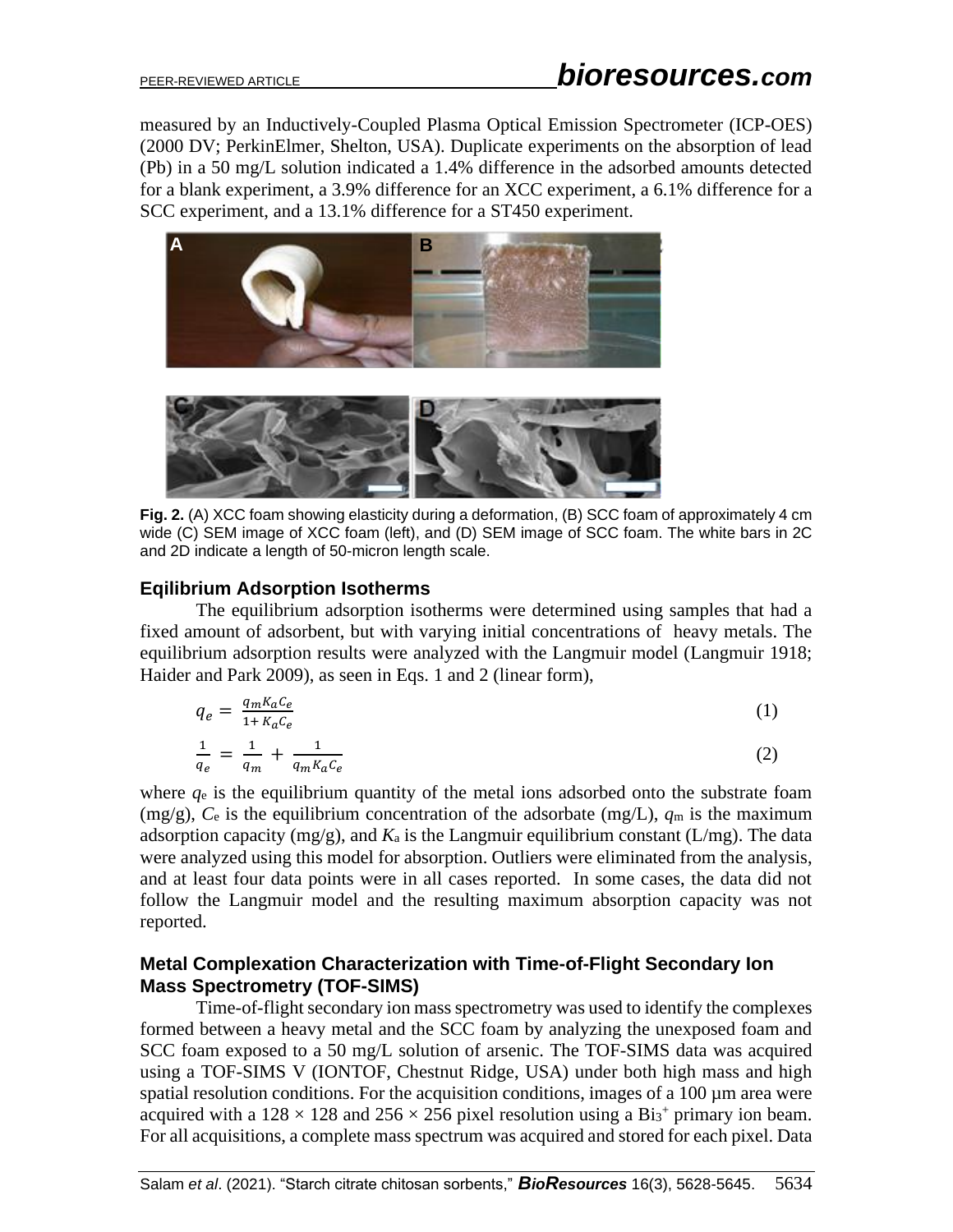acquisition was continued until a sufficient signal to noise ratio was achieved. The mass spectra (the summation of all the spectra acquired for a particular sample) and images were generated from either single peaks or from groups of peaks of interest (Belu *et al.* 2003; Yuko *et al.* 2011).

#### **Evaluation of Salt Uptake**

The uptake of dissolved salts was determined by four measurements. First, various concentration of salt solutions (KI) were prepared using reagent grade chemicals and deionized water. A volume of 25 mL of the salt solution was added to a beaker. Then, 0.025 g of the adsorbent material (XCC or SCC) was added to the beaker and allowed to interact with the solution for 20 min. The conductivity of the solution was measured before and after the material was placed into the solution. The concentration of the salt in the solution was determined from a calibration curve and the salt uptake was measured. The material was then removed from the solution and dried. The dry weight of the sample increased, which can be used as an indication of salt uptake. These measurements include salt that was bound or concentrated by the material as well as the solution that was taken up by the material. Furthermore, the solution can also be evaporated to determine the amount of salt remaining in the solution. Finally, the sample was thermally degraded *via* thermogravimetric analysis (TGA) to determine the amount of char remaining at 600 °C. The use of TGA can also determine the salt uptake when compared to a "blank" sample. Each of these methods was used to verify the uptake of salt by the adsorbent material.

## **RESULTS AND DISCUSSION**

## **Arsenic and Heavy Metal Absorption**

*Arsenic*

Individual batch experiments were conducted with SCC, XCC, and other substrates for several concentrations of arsenic, as can be seen in Table 2.

| Sample     | Initial Concentration | <b>Final Concentration</b> | Metal Loading |
|------------|-----------------------|----------------------------|---------------|
|            | $(\mu g/L)$           | $(\mu g/L)$                | (mg/g)        |
| <b>XCC</b> | 50,100                | 45,000                     | 10.12         |
|            | 26,200                | 21,800                     | 8.75          |
|            | 12,700                | 11,000                     | 3.37          |
|            | 4,950                 | 4,310                      | 1.27          |
|            | 100.8                 | 91.5                       | 0.02          |
| <b>SCC</b> | 50,100                | 45,400                     | 9.32          |
|            | 26,200                | 22,200                     | 7.95          |
|            | 12,700                | 10,600                     | 4.17          |
|            | 4,950                 | 4,030                      | 1.83          |
|            | 100.8                 | 47.6                       | 0.10          |
|            | 50,100                | 45,600                     | 8.92          |
| ST450      | 26,200                | 24,300                     | 3.75          |
|            | 12,700                | 11,900                     | 1.57          |
|            | 4,950                 | 4,900                      | 0.09          |
|            | 100.8                 | 92.2                       | 0.02          |

**Table 2.** Effect of Arsenic Loading onto XCC, SCC, and STP450 (Adsorbent 0.025 g, 50 mL Solution, and 6 min)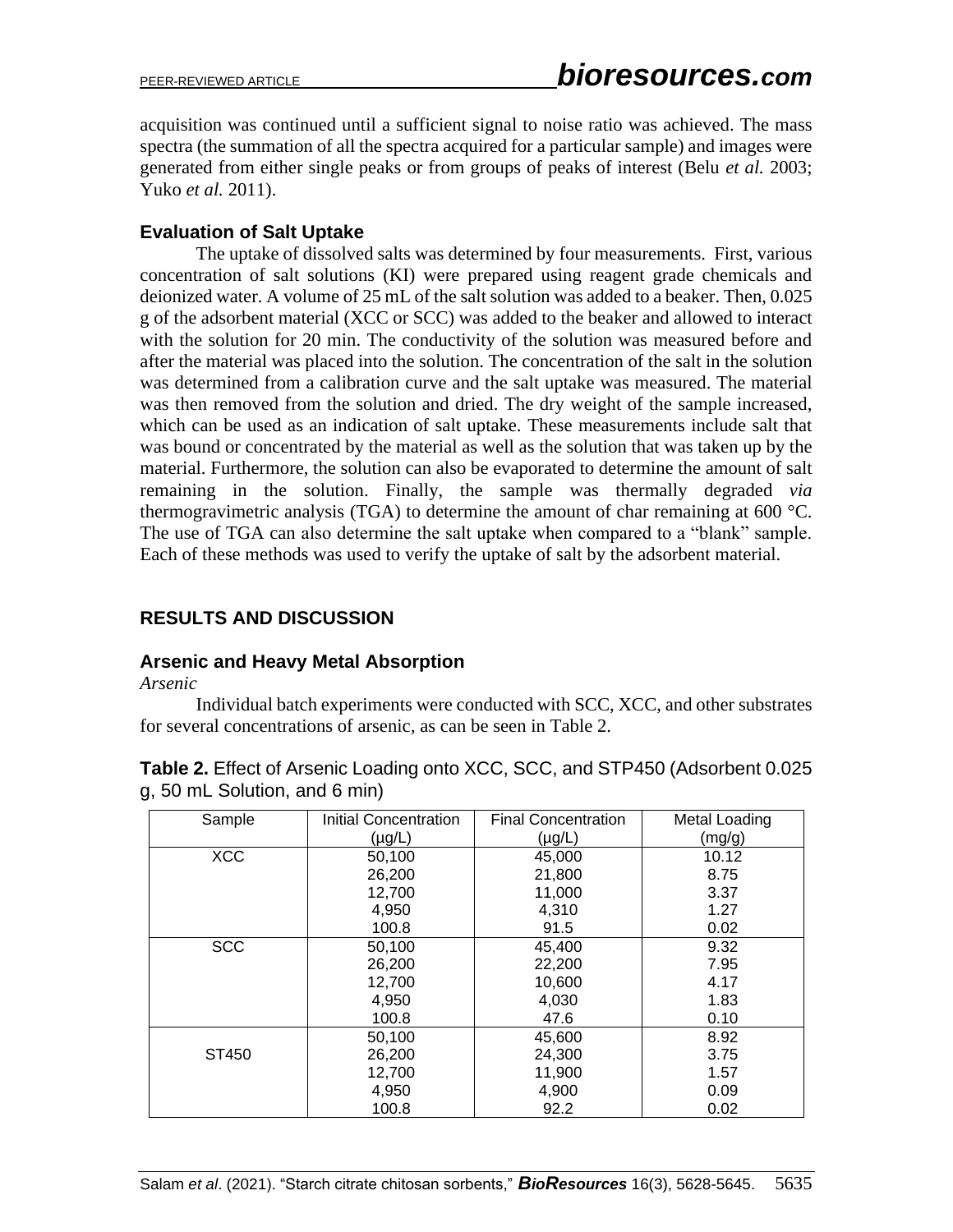To recover the solids after the batch experiments, the material was filtered using Whatman 4 Qualitative filter paper Grade CFP4. It was determined in separate experiments that the filter paper adsorbed approximately 0.017 mg/g arsenic present or 0.02 mg/g of filter paper. This was not a significant amount relative to the reproducibility of the tests. The results in this study have been corrected for this. The arsenic loading increased for both SCC and XCC as the arsenic concentration increased. A similar trend was observed for the ST450. The arsenic uptake was higher at all arsenic concentrations for both SCC and XCC relative to the ST450.

The arsenic uptake at a mid-concentration of 4,950 parts per billion (ppb) was investigated for the XCC, the SCC, the commercial metal adsorbers, and several commercial/control materials (Table 3).

| Sample                 | Initial       | Final         | Metal Loading |
|------------------------|---------------|---------------|---------------|
|                        | Concentration | Concentration | (mg/g)        |
|                        | $(\mu g/L)$   | $(\mu g/L)$   |               |
| <b>XCC</b>             | 4,950         | 4,310         | 1.26          |
| <b>SCC</b>             | 4,950         | 4,030         | 1.82          |
| <b>Starch Citrate</b>  | 4,950         | 4,510         | 1.14          |
| Starch                 | 4,950         | 4,734         | 0.41          |
| Chitosan               | 4,950         | 4,366         | 0.86          |
| Pulp Fibers (Hardwood) | 4,950         | 4,778         | 0.02          |
| <b>Filter Paper</b>    | 4,950         | 4,610         | 0.02          |
| ST450                  | 4,950         | 4,900         | 0.08          |
| LayneRT                | 4,950         | 4,750         | 0.38          |
| Alumina                | 4,950         | 4,710         | 0.46          |
| PuroliteFerrIX A33E    | 4,950         | 4,680         | 0.52          |
| Absorbia GTO           | 4,950         | 4,930         | 0.03          |

**Table 3.** Arsenic Uptake for Various Materials in a 4,950 µg/L Solution (Adsorbent 0.025 g, 50 mL, solution and 6 min)

Even the control samples of starch, chitosan, and starch citrate were able to adsorb some metals. In particular, chitosan had an appreciably higher metal loading. This is in agreement with the literature results, which indicate that chitosan/chitin was able to uptake arsenic at 0.13 µmol/g at the concentration 0.3 ppm (Elson *et al.* 1980). Relative to several commercial materials, the XCC and SCC have very favorable metal uptakes at the 4,950 ppb level. The combination of these materials in the XCC and SCC foams appeared to improve the uptake relative to these materials.

#### *Lead*

The results for lead loading of XCC, SCC, and ST450 are shown in Table 4. The lead absorption increased with the increased lead concentration up to 40,000 ppb. Above 40,000 ppb, the lead absorption remained essentially flat, increasing slightly for the XCC but decreasing slightly for the other materials. This may be an indication that the material is essentially saturated at this concentration of lead and this amount of adsorbent. For all three materials, the lead absorption was very comparable. This is notable in that the ST450 is a sulfur-based absorption medium that is known for its lead uptake, while XCC and SCC do not contain sulfur. The typical concentration for polluted water is at or below 100 ppb for lead. The lead loading at 83 ppb was 0.10 mg/g, 0.11 mg/g, and 0.11 mg/g for XCC, SCC, and ST450, respectively. Thus, the low cost and sulfur free XCC and SCC may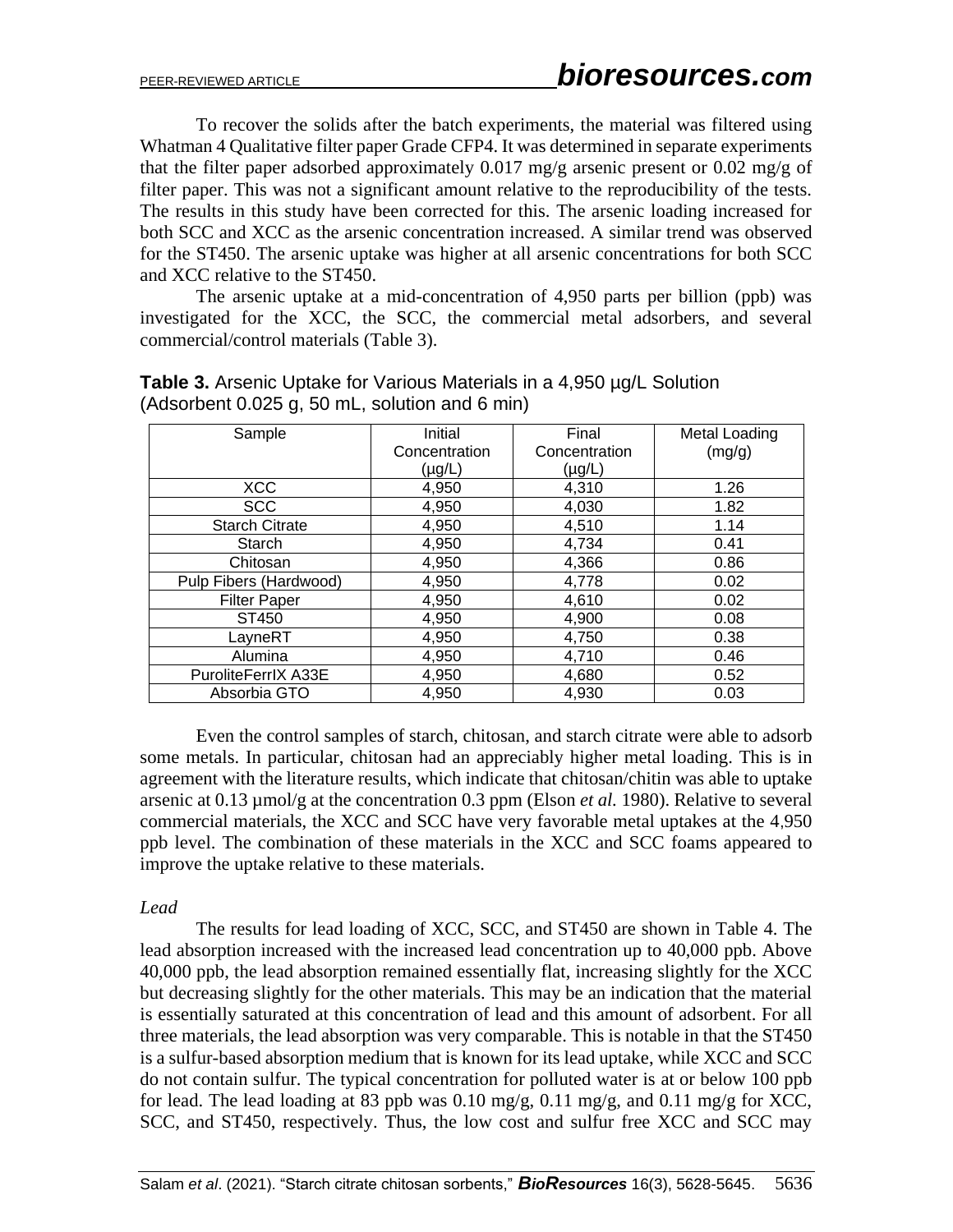provide an economic and environmental advantage when compared to commercial adsorbents.

| Sample     | Initial Concentration | <b>Final Concentration</b> | Metal Loading |
|------------|-----------------------|----------------------------|---------------|
|            | $(\mu g/L)$           | $(\mu g/L)$                | (mg/g)        |
| <b>XCC</b> | 70,900                | 55,900                     | 29.86         |
|            | 40,400                | 27,400                     | 25.94         |
|            | 24,900                | 14,600                     | 20.54         |
|            | 6,850                 | 5,580                      | 2.52          |
|            | 83.0                  | 35.8                       | 0.1           |
| <b>SCC</b> | 70,900                | 54,400                     | 32.86         |
|            | 40,400                | 24,500                     | 31.74         |
|            | 24,900                | 14,300                     | 21.14         |
|            | 6,850                 | 5,400                      | 2.88          |
|            | 83.0                  | 30.3                       | 0.11          |
|            | 70,900                | 52,450                     | 36.76         |
| ST450      | 40,400                | 23,800                     | 33.14         |
|            | 24,900                | 11,700                     | 26.34         |
|            | 6,850                 | 4,420                      | 4.84          |
|            | 83.0                  | 28.7                       | 0.11          |

| <b>Table 4.</b> Effect of Lead Loading onto XCC, SCC, and STP450 (Adsorbent 0.025) |  |  |
|------------------------------------------------------------------------------------|--|--|
| $g1$ , 50 mL solution, and 6 min)                                                  |  |  |

#### *Mercury*

Table 5 shows the mercury uptake over a range of concentrations from 95 ppb to 38,400 ppb. The mercury absorption increased with increased mercury concentration. The mercury absorption of XCC foam was slightly lower than that of ST450 at 38,400 ppb. However, at the mid to lower concentration (2,000 ppb to 95 ppb), the mercury absorption of XCC foam was better than that of commercial ST450. At the lowest concentration of 95 ppb, the mercury loading of XCC, SCC, and ST450 was 0.19 mg/g, 0.15 mg/g, and 0.18 mg/g, respectively.

**Table 5.** Effect of Mercury Loading onto XCC, SCC, and STP450 (Adsorbent 0.025 g, 50 mL solution, and 6 min)

| Sample     | <b>Initial Concentration</b> | <b>Final Concentration</b> | Metal Loading |
|------------|------------------------------|----------------------------|---------------|
|            | $(\mu g/L)$                  | $(\mu g/L)$                | (mg/g)        |
| <b>XCC</b> | 38,400                       | 7,900                      | 60.84         |
|            | 28,300                       | 5,750                      | 44.95         |
|            | 12,200                       | 266                        | 23.8          |
|            | 3,650                        | 000                        | 7.28          |
|            | 95.1                         | 2.24                       | 0.19          |
| <b>SCC</b> | 38,400                       | 15,200                     | 46.24         |
|            | 28,300                       | 7,860                      | 40.75         |
|            | 12,200                       | 106                        | 24.10         |
|            | 3,650                        | 132                        | 7.02          |
|            | 95.1                         | 22.1                       | 0.15          |
|            | 38,400                       | 4,300                      | 68.04         |
| ST450      | 2,8300                       | 4,320                      | 47.75         |
|            | 1,2200                       | 956                        | 22.8          |
|            | 3,650                        | 125                        | 7.03          |
|            | 95.1                         | 4.43                       | 0.18          |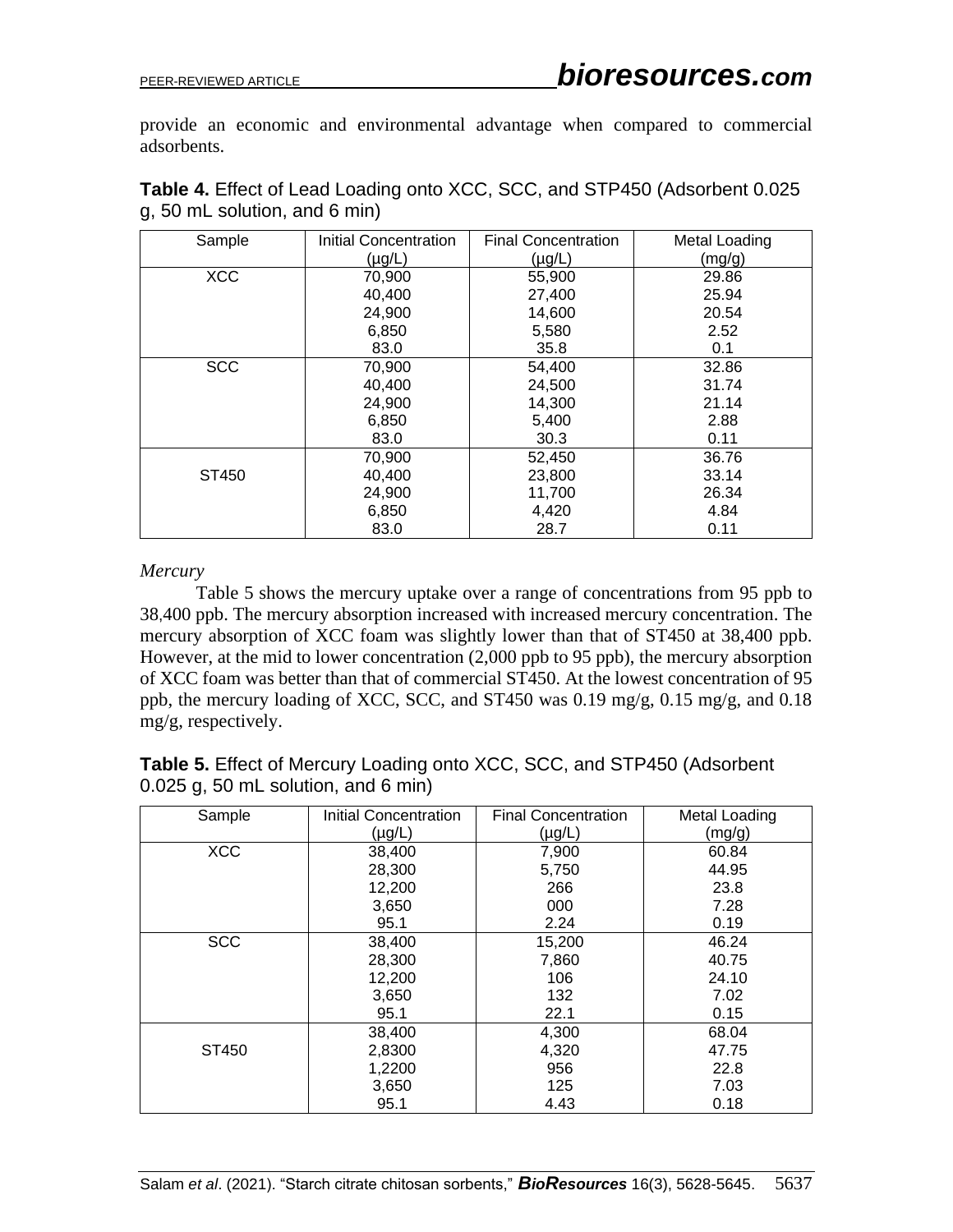#### *Cadmium*

Table 6 shows that the cadmium absorption increased with the increased cadmium concentration. The cadmium absorption of XCC or SCC was lower than ST450 at all the concentration levels except for 26,700 ppb. The cadmium loading by XCC, SCC, and ST450 was 0.08 mg/g, 0.03 mg/g, and 0.14 mg/g, respectively, at the concentration of 78 ppb of cadmium.

| <b>Table 6.</b> Effect of Cadmium Loading onto XCC, SCC, and STP450 (Adsorbent |  |  |
|--------------------------------------------------------------------------------|--|--|
| $0.025$ g, 50 mL solution, and 6 min)                                          |  |  |

| Sample     | <b>Initial Concentration</b> | <b>Final Concentration</b> | Metal Loading |
|------------|------------------------------|----------------------------|---------------|
|            | $(\mu g/L)$                  | $(\mu g/L)$                | (mg/g)        |
| <b>XCC</b> | 53,200                       | 49,000                     | 8.32          |
|            | 26,700                       | 24,500                     | 4.34          |
|            | 12,700                       | 12,000                     | 1.37          |
|            | 5,290                        | 4970                       | 0.43          |
|            | 78.0                         | 40.0                       | 0.08          |
| <b>SCC</b> | 53,200                       | 50,500                     | 5.32          |
|            | 26,700                       | 23,900                     | 5.54          |
|            | 12,700                       | 11,600                     | 2.17          |
|            | 5,290                        | 4,940                      | 0.68          |
|            | 78.0                         | 64.9                       | 0.03          |
|            |                              |                            |               |
|            | 53,200                       | 47,400                     | 11.52         |
| ST450      | 26,700                       | 24,500                     | 4.34          |
|            | 12,700                       | 11,700                     | 1.97          |
|            | 5,290                        | 4,540                      | 1.48          |
|            | 78.0                         | 8.8                        | 0.14          |

#### *Selenium*

As the selenium concentration increased, the selenium adsorption increased with XCC, SCC, and ST450 (Table 7). The selenium adsorption with XCC and SCC was almost half that of the commercial ST450 for all concentrations evaluated.

|  |                                       |  | <b>Table 7.</b> Effect of Selenium Loading onto XCC, SCC, and STP450 (Adsorbent |  |
|--|---------------------------------------|--|---------------------------------------------------------------------------------|--|
|  | $0.025$ g, 50 mL solution, and 6 min) |  |                                                                                 |  |

| Sample     | Initial Concentration<br>$(\mu g/L)$ | <b>Final Concentration</b><br>$(\mu g/L)$ | Metal Loading<br>(mg/g) |
|------------|--------------------------------------|-------------------------------------------|-------------------------|
| <b>XCC</b> | 53,400                               | 48,400                                    | 9.95                    |
|            | 26,900                               | 24,200                                    | 5.35                    |
|            | 14,500                               | 12,500                                    | 3.98                    |
|            | 5,630                                | 4,520                                     | 2.21                    |
|            | 110                                  | 100                                       | 0.01                    |
| <b>SCC</b> | 53,400                               | 48,700                                    | 9.34                    |
|            | 26,900                               | 24,700                                    | 4.35                    |
|            | 14,500                               | 12,400                                    | 4.18                    |
|            | 5,630                                | 4,880                                     | 1.49                    |
|            | 110                                  | 97.6                                      | 0.03                    |
|            | 53,400                               | 42,300                                    | 14.74                   |
| ST450      | 26,900                               | 21,700                                    | 10.35                   |
|            | 14,500                               | 9,860                                     | 9.18                    |
|            | 5,630                                | 2,620                                     | 6.01                    |
|            | 110                                  | 18.4                                      | 0.18                    |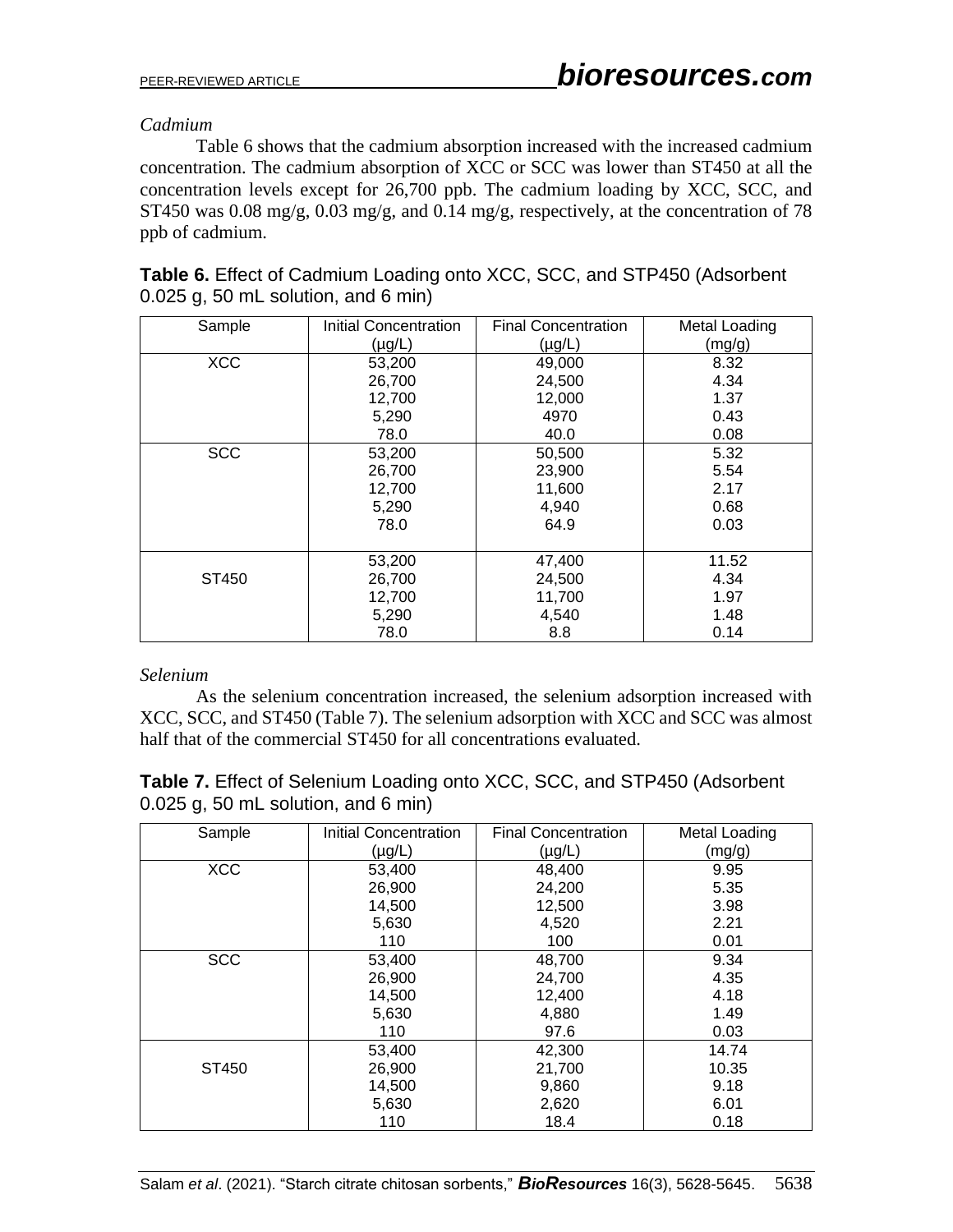The high metal ion uptake of XCC and SCC is attributed to the composition of these materials, as they contain amino and carboxylic groups. These functional groups are similar to those found in EDTA and DTPA and are responsible for the metal chelating capabilities in these materials for positive ions (Sillanpaa and Oikari 1996). In contrast to EDTA and DTPA, XCC and SCC contain and a -NH group that is protonated (-NH<sup>+</sup>) at pH 5.1 and it is able to interact with the negative ions from arsenic and selenium (Kwok et al. 2014; Shchipunov *et al.* 2010). The advantage of XCC or SCC over EDTA and DTPA are that XCC and SCC are not soluble, and as swollen gels they can be easily separated from the aqueous solution.

#### **Isothermal Adsorption**

The data presented in Tables 2 through 7 show that XCC, SCC, and ST450 can all adsorb an appreciable amount of heavy metals at higher concentrations. However, the results also indicate that the effectiveness of the uptake decreases as the concentration decreases. In water remediation situations, the adsorbent must be able to remove contaminants when they are at very low concentrations. One way to characterize the absolute efficiency of an adsorbent is through its isothermal adsorption constant. The maximum amount of heavy metal uptake,  $q_m$  (Eq. 1), can be evaluated by fitting the data to a linearized Langmuir isotherm.

Not all of the combinations of materials and heavy metals were well represented by a Langmuir isotherm. The XCC, SCC, and ST450 were able to be characterized using a Langmuir isothermal adsorption model. The data indicated that for lead, the XCC ( $q_m$  = 36.6 mg/g,  $R^2 = 0.99$ ) and SCC ( $q_m = 39.7$  mg/g,  $R^2 = 0.99$ ) were comparable to the sulfur based ST450 ( $q_m = 44.1$  mg/g,  $R^2 = 0.99$ ). A similar result was found for selenium, where the XCC, SCC, and ST450 had uptake values of 16.4 mg/g ( $R^2 = 0.8$ ), 19.6 mg/g ( $R^2 = 0.8$ ) 0.61), and 15.3 mg/g ( $\mathbb{R}^2 = 0.99$ ), respectively. The performance of ST450 in relationship to mercury was better ( $q_m = 79.4$  mg/g,  $R^2 = 0.87$ ), but the XCC ( $q_m = 57.8$  mg/g,  $R^2 =$ 0.96) and SCC ( $q_m = 55.9$  mg/g,  $R^2 = 0.82$ ) also showed a significant ability to bind the heavy metals. The binding of metals is a relatively complex phenomenon that involves the active adsorption site structure as well as atomic structure of the adsorbed metals. In general, it is difficult to predict the relative efficiency of different adsorbers.

These results also indicate that some adsorbers may not be well represented by Langmuir isotherms. For example, the adsorption data for cadmium was not well represented by the Langmuir isotherm for any of the three materials. In the case of arsenic, only the SCC showed a notable  $q_m(12.4 \text{ mg/g}, \text{R}^2 = 0.87)$ . However, to better understand the adsorption of arsenic, the interaction between SCC and arsenic was further investigated.

#### **Arsenic Complexation Analysis**

Figures 3 and 4 show the high spatial resolution (and thus low mass resolution) TOF-SIMS images of CN, CNO, AsO<sub>2</sub>, and AsCNO for the control and arsenic adsorbed samples.

While these images clearly demonstrate the spatial resolution of the  $Bi3^+$  primary ion beam under these conditions, it is not possible to separate mass interference from the arsenic-containing peaks of interest and thus it is not possible to obtain the arsenic spatial distribution from these images.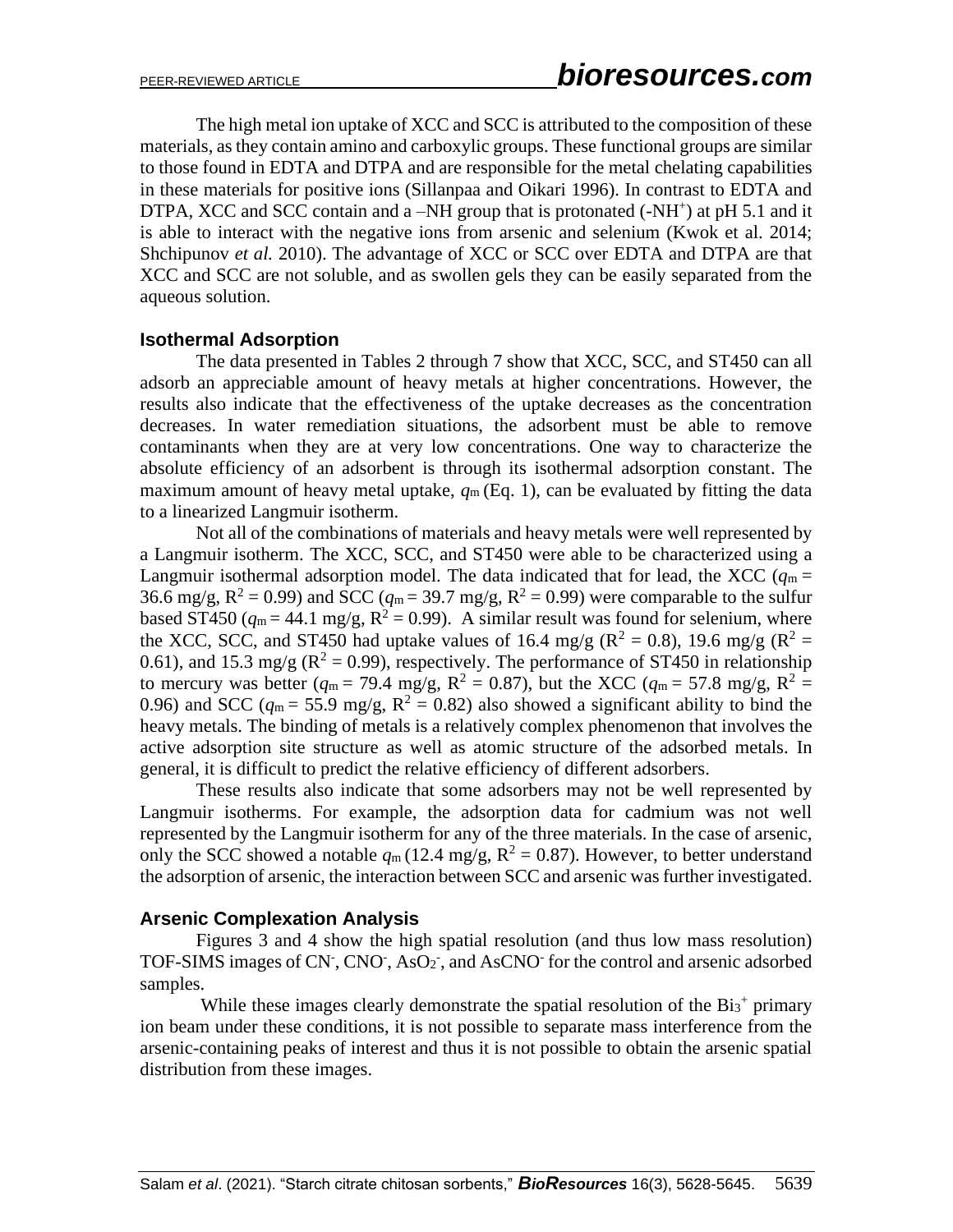Comparison of the high mass resolution spectra of As, AsO, AsO<sub>2</sub>, and AsCNO obtained from the arsenic exposed samples to those obtained under identical experimental conditions from the control sample clearly show the presence of arsenic on the surface of the exposed samples. However, the images obtained under high mass resolution conditions (having approximately 10 µm spatial resolution) show a non-uniform arsenic distribution. It is also observed from the high mass resolution spectra (Fig. 4) that the arsenic is complexing with oxygen and nitrogen of the SCC. This may be explained by the oxygen of the hydroxyl groups and the nitrogen of the amino groups of the SCC materials having unpaired electrons, which may interact with arsenic. This is in agreement with other studies (Sillanpaa and Oikari 1996). In addition to heavy metals, XCC preferentially removed salt from saline solutions. Salam *et al.* (2011b) reported that these materials could be used for desalination applications; in that study, NaCl was taken up at levels of 1.5 g/g total salt uptake (bound/concentrated salt plus salt associated with water). It is also useful to determine if KI may be removed by XCC. This could be an important application when water is contaminated by radioactive iodine, which causes a number of health problems.



Arsenic Exposed Sample High Resolution Image **Fig. 3.** (A) TOF-SIMS high mass resolution image of control and (B) arsenic exposed SCC foam

The uptake of KI from a 3.5% KI by weight aqueous solution by XCC was determined to be 1.23 g/g (gravimetric measurement after exposure and drying of XCC), 1.27  $g/g$  (conductivity measurement of solution before and after exposure to the XCC), and 1.47 g/g (from a TGA determination after exposure of the XCC). The results indicate that about 1.3 g/g of KI (bound/concentrated salt plus salt associated with water) can be

adsorbed when the concentration of the KI is 3.5%.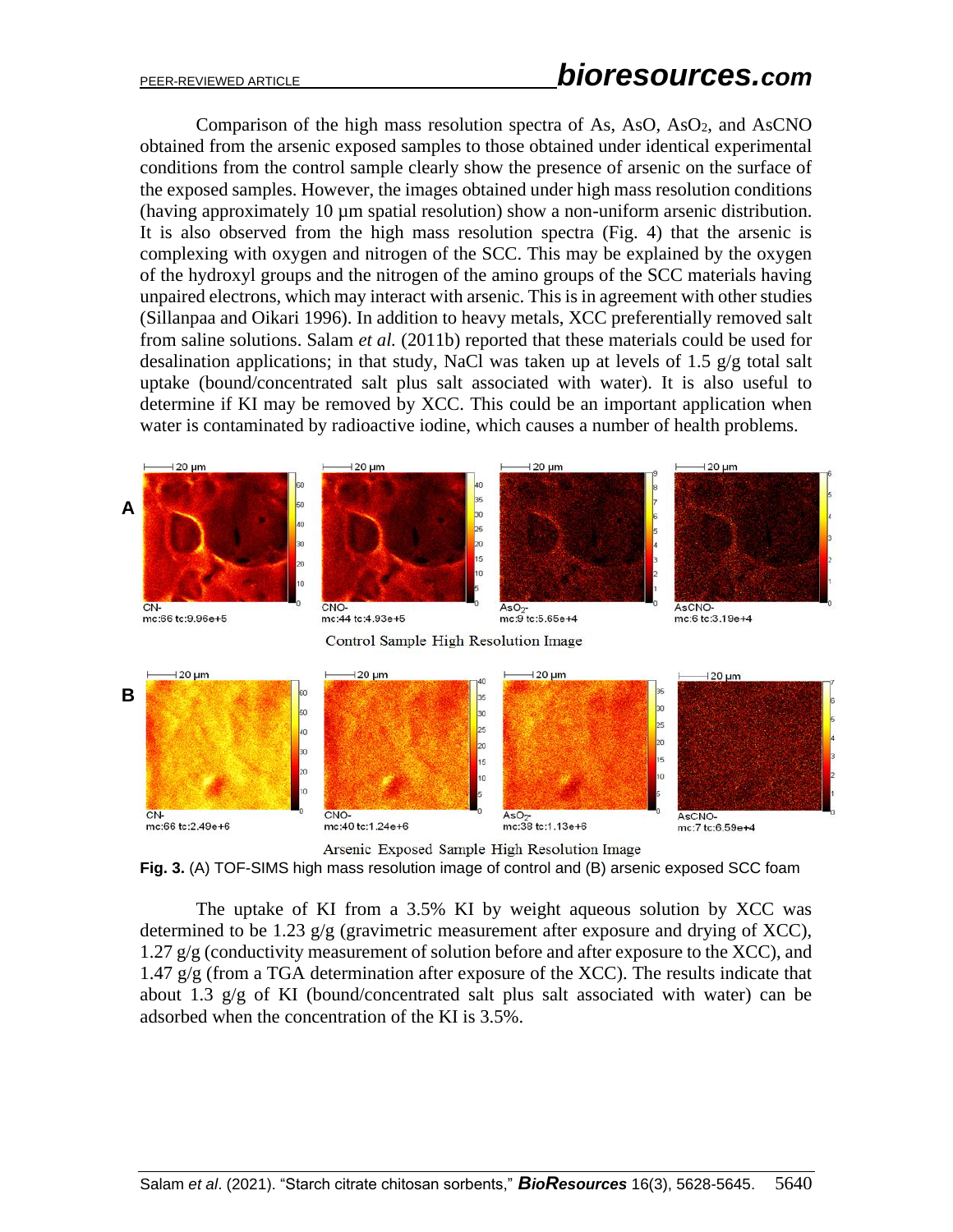

**Fig. 4.** The TOF-SIMS high mass resolution spectra of the control (**-**) and arsenic exposed (**-**) SCC foam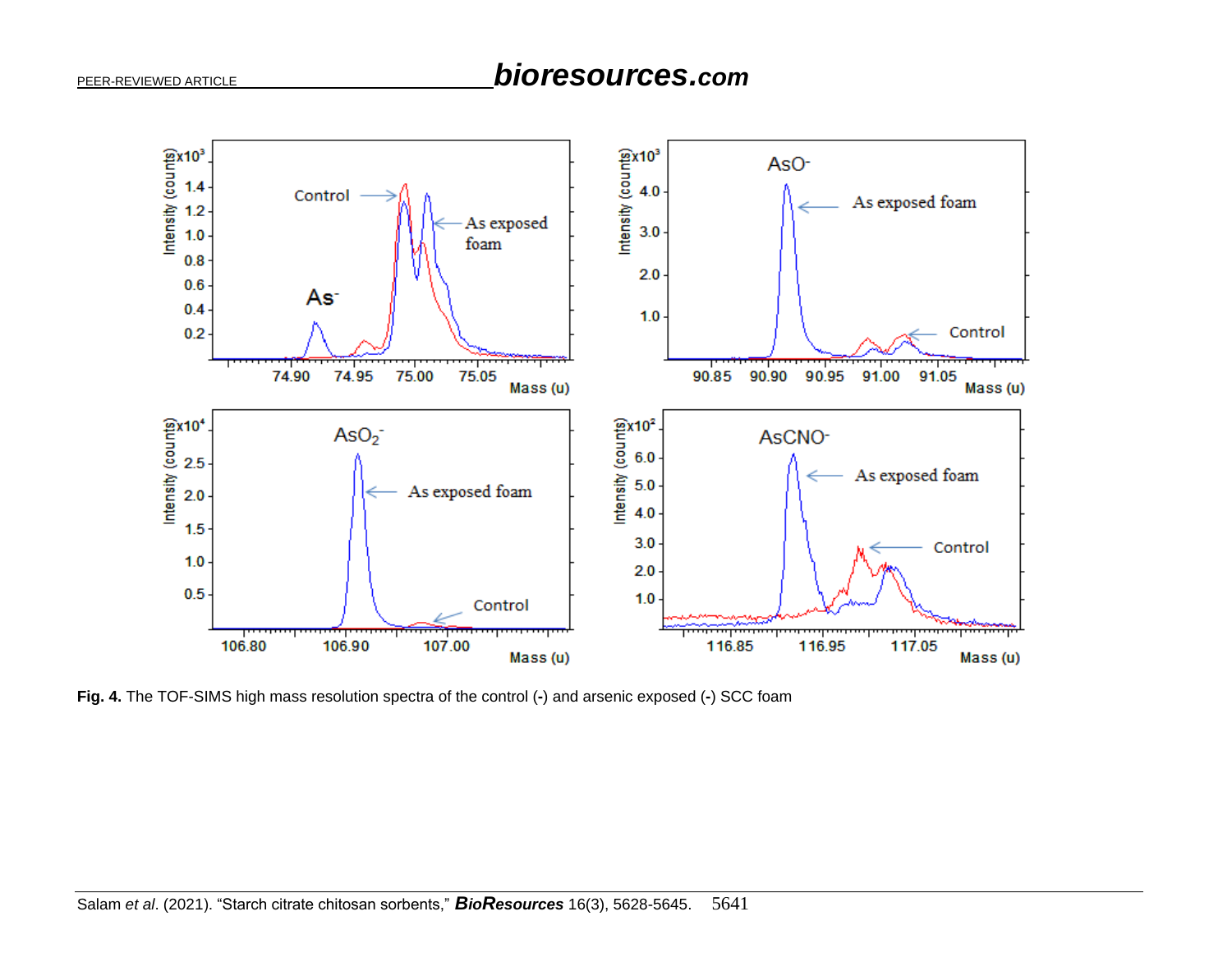# **CONCLUSIONS**

- 1. Synthesized xylan citrate-chitosan (XCC) and starch citrate-chitosan (SCC) were shown to adsorb heavy metals and performed similarly to commercial adsorbents.
- 2. The carbohydrate-based materials adsorbed higher amounts of arsenic than the commercial materials.
- 3. Analysis *via* time-of-flight surface ionization mass spectrometry (TOF-SIMS) revealed that a complex between arsenic and the carbohydrate adsorbents was formed, presumable due to the oxygen and nitrogen lone pair electrons-metal complexes.
- 4. Absorption was modeled using a linearized Langmuir isotherm. Not all combinations of adsorbates and adsorbent materials fit this model well, indicating that they do follow the Langmuir isotherm absorption model. It was found that XCC performed well in adsorbing KI.

# **ACKNOWLEDGMENTS**

This research project was funded by the Consortium for Plant Biotechnology and the United States Department of Energy (Grant No. DE-FG36-02GO12026) and the North Carolina Forestry Foundation.

# **REFERENCES CITED**

- Asere, T. G., Stevens, C. V., and Du Laing, G. (2019). "Use of (modified) natural adsorbents for arsenic remediation: A review," *Science of the Total Environment* 676, 706–720. DOI: 10.1016/j.scitotenv.2019.04.237
- Belu, A. M., Graham, D. J., and Castner, D. G. (2003). "Time-of-flight secondary ion mass spectrometry: Techniques and applications for the characterization of biomaterial surfaces," *Biomaterials* 24(21), 3635-3653. DOI: 10.1016/S0142- 9612(03)00159-5
- Chatterjee, A., Das, D., Mandal, B. K., Chowdhury, T. R., Samanta, G., and Chakraborti, D. (1995). "Arsenic in ground water in six districts of West Bengal, India: The biggest arsenic calamity in the world. I: Arsenic species in drinking water and urine of the affected people," *Analyst* 120(3), 643-650. DOI: 10.1039/an9952000643
- Dambies, L., Vincent, T., and Guibal, E. (2002). "Treatment of arsenic-containing solutions using chitosan derivatives: Uptake mechanism and sorption performances," *Water Research* 36(15), 3699-3710. DOI: 10.1016/S0043-1354(02)00108-2
- Del Razo, L. M., Arellano, M. A., and Cebrián, M. E. (1990). "The oxidation states of arsenic in well-water from a chronic arsenicism area of northern Mexico," *Environmental Pollution* 64(2), 143-153. DOI: 10.1016/0269-7491(90)90111-O
- Ebringerová, A., and Hromádková, Z. (1999). "Xylans of industrial and biomedical importance," *Biotechnology and Genetic Engineering Review* 16, 325-346. DOI: 10.1080/02648725.1999.10647982
- Elson, C. M., Davies, D. H., and Hayes, E. R. (1980). "Removal of arsenic from contaminated drinking water by a chitosan/chitin mixture," *Water Research* 14(9),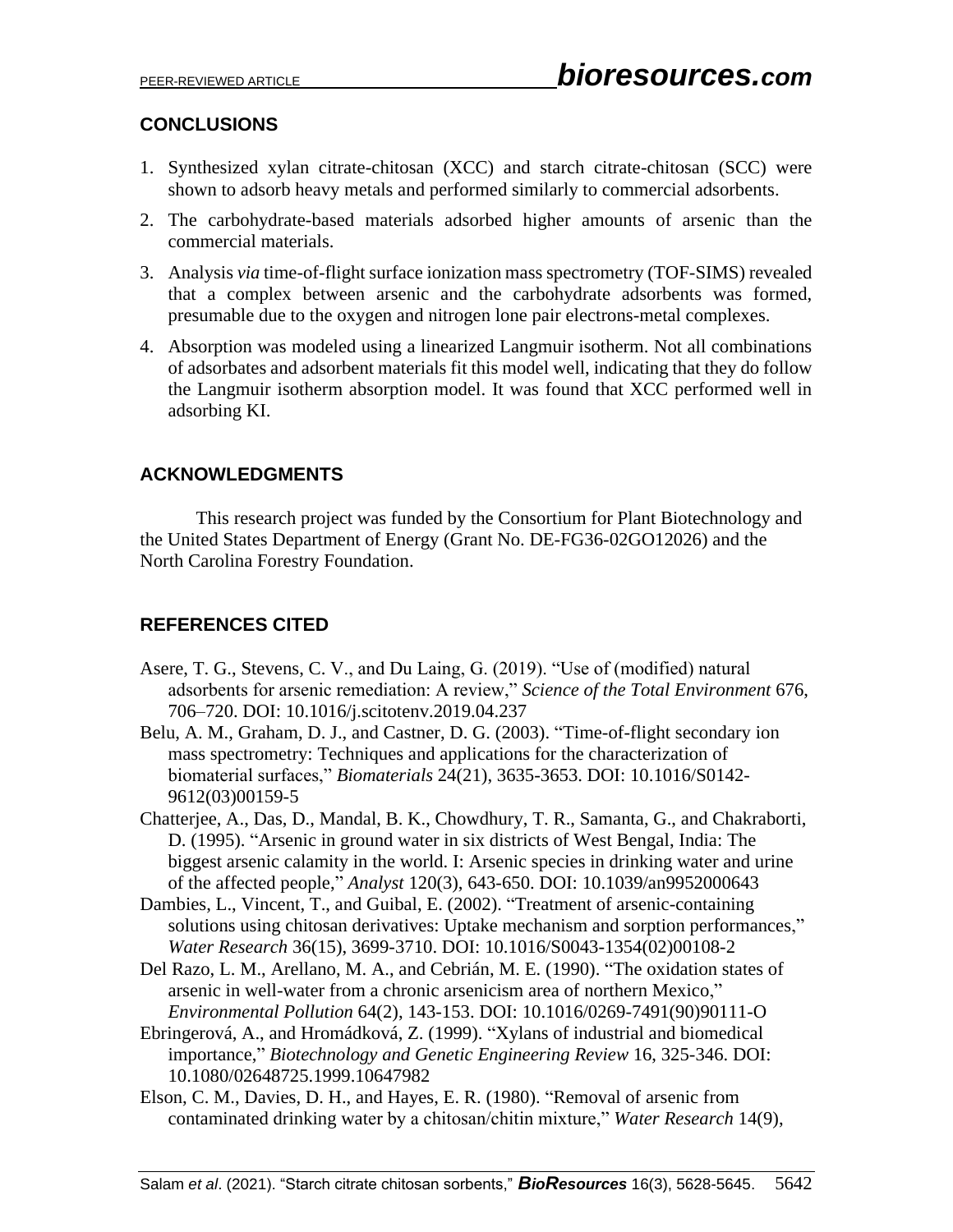1307-1311. DOI: 10.1016/0043-1354(80)90190-6

- Fan, Q., He, J., Xue, H., Lü, C., Sun, Y., Shen, L., Liang, Y., and Bai, S. (2008). "Heavy metal pollution in the Baotou section of the Yellow River, China," *Chemical Speciation and Bioavailability* 20(2), 65-76. DOI: 10.3184/095422908X322824
- Frank, J. J., Poulakos, A. G., Tornero-Velez, R., and Xue, J. (2019). "Systematic review and meta-analyses of lead (Pb) concentrations in environmental media (soil, dust, water, food, and air) reported in the United States from 1996 to 2016," *Science of the Total Environment* 694, article no. 133489. DOI: 10.1016/j.scitotenv.2019.07.295
- Fujiwara, Y., Saito, N., Nonaka, H., Suzuki, A., Nakanaga, T., Fujimoto, T., Kurokawa, A., and Ichimura, S. (2011). "Time‐of‐flight secondary ion mass spectrometry (TOF‐ SIMS) using the metal-cluster-complex primary ion of Ir4(CO)<sup>+</sup>," Surface and *Interface Analysis* 43(1‐2), 245-248. DOI: 10.1002/sia.3435
- Haider, S., and Park, S. -Y. (2009). "Preparation of the electrospun chitosan nanofibers and their applications to the adsorption of  $Cu(II)$  and  $Pb(II)$  ions from an aqueous solution," *Journal of Membrane Science* 328(1-2), 90-96. DOI: 10.1016/j.memsci.2008.11.046
- Jenkins, P. J., and Donald, A. M. (1995). "The influence of amylose on starch granule structure," *International Journal of Biological Macromolecules* 17(6), 315-321. DOI: 10.1016/0141-8130(96)81838-1
- Karadede, H., and Ünlü, E. (2000). "Concentrations of some heavy metals in water, sediment and fish species from the Atatürk Dam Lake (Euphrates), Turkey," *Chemosphere* 41(9), 1371-1376.
- Khalil, M. I., and Abdel-Halim, M. G. (2001). "Preparation of anionic starch containing carboxyl groups and its utilization as chelating agent," *Starch*‐*Stärke* 53(1), 35-41. DOI: 10.1002/1521-379X(200101)53:1<35::AID-STAR35>3.0.CO;2-V
- Khalil, M. I., and Abdel-Halim, M. G. (2000). "Preparation of some starch-based neutral chelating agents," *Carbohydrate Research* 324(3), 189-199. DOI: 10.1016/S0008- 6215(99)00290-6
- Kim, B. S., and Lim, S. -T. (1999). "Removal of heavy metal ions from water by crosslinked carboxymethyl corn starch," *Carbohydrate Polymers* 39(3), 217-223. DOI: 10.1016/S0144-8617(99)00011-9
- Kim, J. -S., Chah, S., and Yi, J. (2000). "Preparation of modified silica for heavy metal removal," *Korean Journal of Chemical Engineering* 17(1), 118-121. DOI: 10.1007/BF02789264
- Kwok, K. C. M., Koong, L. F., Chen, G., and McKay, G. (2014). "Mechanism of arsenic removal using chitosan and nanochitosan," *Journal of Colloid and Interface Science* 416, 1-10. DOI: 10.1016/j.jcis.2013.10.031
- Langmuir, I. (1918). "The adsorption of gases on plane surfaces of glass, mica and platinum," *Journal of the American Chemical Society* 40(9), 1361-1403. DOI: 10.1021/ja02242a004
- Lezzi, A., Cobianco, S., and Roggero, A. (1994). "Synthesis of thiol chelating resins and their adsorption properties toward heavy metal ions," *Journal of Polymer Science Part A: Polymer Chemistry* 32(10), 1877-1883. DOI: 10.1002/pola.1994.080321008
- Lim, S. -H., and Hudson, S. M. (2004). "Synthesis and antimicrobial activity of a watersoluble chitosan derivative with a fiber-reactive group," *Carbohydrate Research* 339(2), 313-319. DOI: 10.1016/j.carres.2003.10.024
- Liu, H., Du, Y., Yang, J., and Zhu, H. (2004). "Structural characterization and antimicrobial activity of chitosan/betaine derivative complex," *Carbohydrate*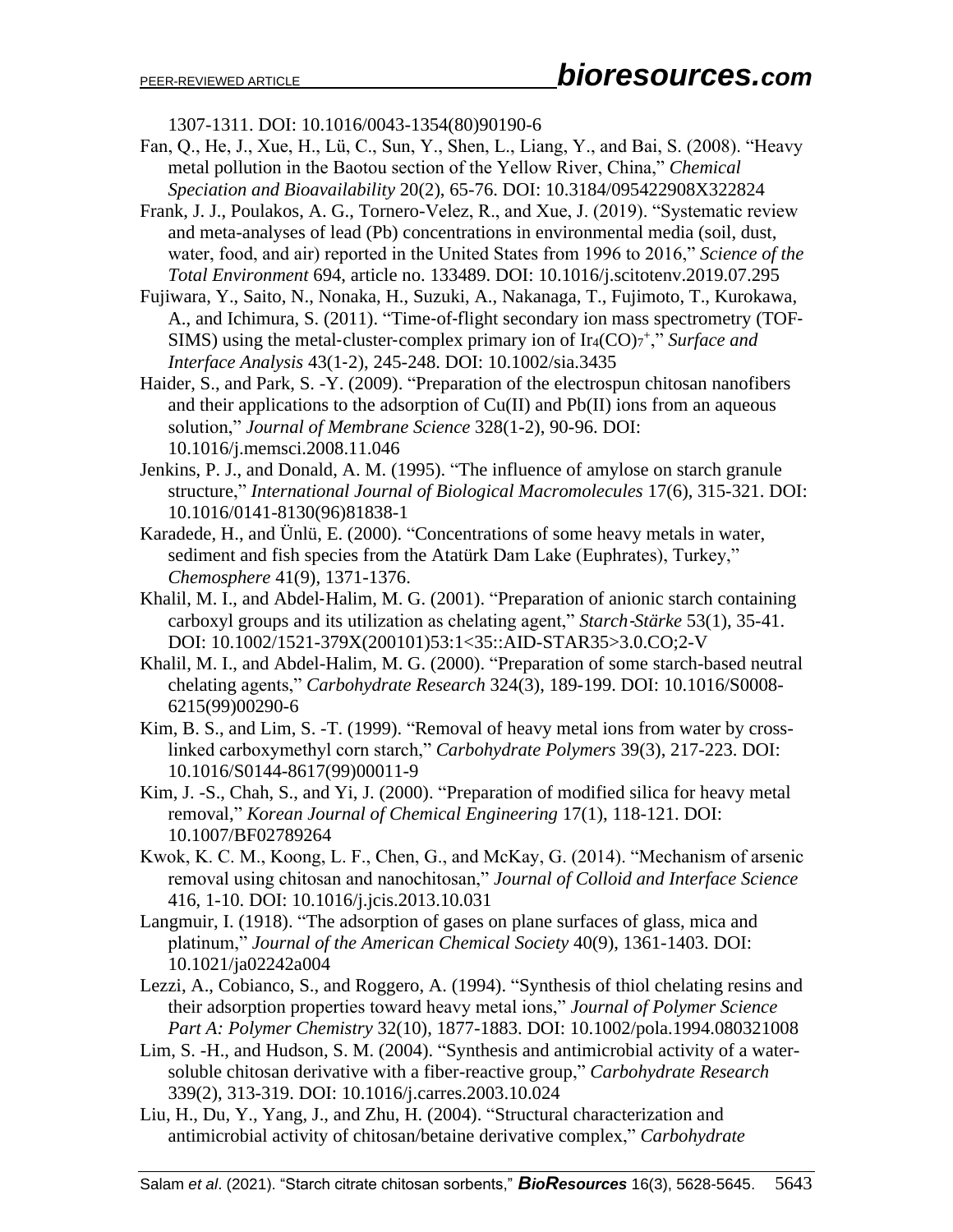*Polymers* 55(3), 291-297. DOI: 10.1016/j.carbpol.2003.10.001

- Matisoff, G., Khourey, C. J., Hall, J. F., Varnes, A. W., and Strain, W. H. (1982). "The nature and source of arsenic in northeastern Ohio ground water," *Groundwater* 20(4), 446-455. DOI: 10.1111/j.1745-6584.1982.tb02765.x
- Matlock, M. M., Henke, K. R., Atwood, D. A. (2002). "Effectiveness of commercial reagents for heavy metal removal from water with new insights for future chelate designs," *Journal [of Hazardous Materials](http://www.sciencedirect.com/science/journal/03043894)* 92(2), 129-142. DOI: 10.1016/S0304- 3894(01)00389-2
- Mauro, D. J., Abbas, I. R., and Orthoefer, F. T. (2003). "Corn starch modification and uses," in: *Corn: Chemistry and Technology* J. W. Pamela, and A. J. Lawrence (ed.) American Association of Cereal Chemists, St. Paul, MN, pp. 605-634.
- Mayer, J. E., and Goldman, R. H. (2016). "Arsenic and skin cancer in the USA: the current evidence regarding arsenic-contaminated drinking water," *International Journal of Dermatology* 55(11), e585-e591. DOI: 10.1111/ijd.13318
- Morton, W., Starr, G., Pohl, D., Stoner, J., Wagner, S., and Weswig, P. (1976). "Skin cancer and water arsenic in Lane County, Oregon," *Cancer* 37(5), 2523-2532.
- Nikolaidis, N. P., Dobbs, G. M., and Lackovic, J. A. (2003). "Arsenic removal by zerovalent iron: Field, laboratory and modeling studies," *Water Research* 37(6), 1417- 1425. DOI: 10.1016/S0043-1354(02)00483-9
- Prade, R. A. (1995). "Xylanases: From biology to biotechnology," *Biotechnology and Genetic Engineering Reviews* 13(1), 101-132. DOI: 10.1080/02648725.1996.10647925
- PubChem. (n.d.). "Citric acid," <https://pubchem.ncbi.nlm.nih.gov/compound/Citricacid> (Mar. 28, 2021).
- Salam, A., Pawlak, J. J., Venditti, R. A., and El-Tahlawy, K. (2010). "Synthesis and characterization of starch citrate-chitosan foam with superior water and saline absorbance properties," *Biomacromolecules* 11(6), 1453-1459. DOI: 10.1021/bm1000235
- Salam, A., Pawlak, J. J., Venditti, R. A., and El-Tahlawy, K. (2011a). "Incorporation of carboxyl groups into xylan for improved absorbency," *Cellulose* 18(4), 1033-1041. DOI: 10.1007/s10570-011-9542-y
- Salam, A., Venditti, R. A., Pawlak, J. J., and El-Tahlawy, K. (2011b). "Crosslinked hemicellulose citrate-chitosan aerogel foams," *Carbohydrate Polymers* 84(4), 1221- 1229. DOI: 10.1016/j.carbpol.2011.01.008
- Shchipunov, Y., Sarin, S., Kim, I., and Ha, C. S. (2010). "Hydrogels formed through regulated self-organization of gradually charging chitosan in solution of xanthan," *Green Chemistry* 12(7), 1187-1195. DOI: 10.1039/b925138c
- Sillanpää, M., and Oikari, A. (1996). "Assessing the impact of complexation by EDTA and DTPA on heavy metal toxicity using microtox bioassay," *Chemosphere* 32(8), 1485-1497. DOI: 10.1016/0045-6535(96)00057-4
- Sola, I., Ausio, X., Simo, R., Grimalt, J. O., and Ginebreda, A. (1997). "Quantitation of volatile sulphur compounds in polluted waters," *Journal of Chromatography A* 778(1-2), 329-335. DOI: 10.1016/S0021-9673(97)00415-9
- Welch, A. H., Lico, M. S., and Hughes, J. L. (1988). "Arsenic in ground water of the western United States," *Groundwater* 26(3), 333-347. DOI: 10.1111/j.1745- 6584.1988.tb00397.x\